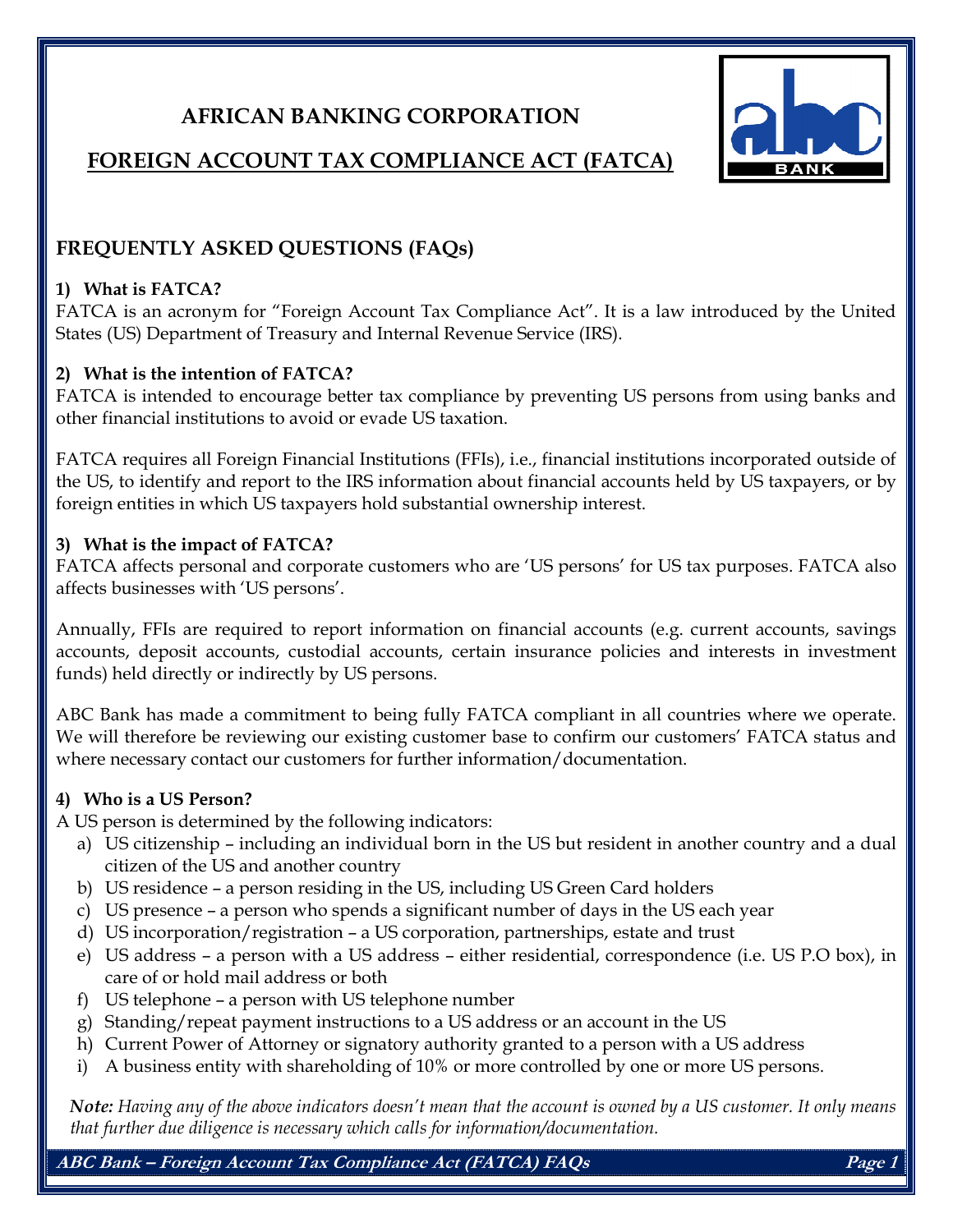#### 5) What has ABC Bank done to date in compliance with FATCA?

ABC Bank has registered with IRS as a Participating Foreign Financial Institution (PFFI) and has been allocated a Global Intermediary Identification Number (GIIN).

#### 6) Why was it necessary for ABC Bank to register with the IRS?

Where an FFI does not enter into an agreement with IRS, all relevant US-sourced payments made by US corporations will be subject to a 30% withholding tax. The same 30% withholding tax will also apply to gross sale proceeds from the sale of relevant US property. All FFIs must comply with FATCA or be subject to the 30% withholding tax.

# 7) Why should ABC Bank comply with an American law?

ABC Bank has correspondent banking relationships that support settlement of payments in USD. Noncompliant FFIs suffer a competitive disadvantage due to the application of the 30% withholding tax. Noncompliance with FATCA makes it difficult to do business with other compliant financial institutions.

### 8) When did FATCA become effective?

FATCA became effective from 1 July 2014.

### 9) Is ABC Bank the only bank affected by FATCA?

No. All FFIs (banks and other financial institutions outside USA) are affected by FATCA.

### 10) What do FFIs have to do to comply with FATCA?

To comply with FATCA, all FFIs are expected to do the following:

- a) Review new and existing customers to identify those that are reportable under FATCA.
- b) Report to IRS all accounts held directly or indirectly by US persons. In addition, FFIs are required to provide information of customers who do not provide required information/documentation.
- c) In certain circumstances and where customers fail to provide required documentation/information or when doing business with noncompliant entities, FFIs are required to apply 30% US withholding tax on certain US sourced income paid to such customers or noncompliant entities.

# 11) Is FATCA applicable to Personal or Business customers?

FATCA applies to US Persons who are Personal and Business customers holding bank accounts.

#### 12) What does FATCA mean for me if I am not a US person?

FATCA will have no impact on you if you are not a US person. However, ABC Bank will contact you should your action or confirmation be required to clarify your status and update your information with us.

#### 13) What happens if a joint account is held by a US person and a non-US person?

A joint account with a US person makes the entire account subject to FATCA.

# 14) What does FATCA mean for me if I am a US person?

If a customer is a US person, they will be requested to supply ABC Bank with additional information/documentation. Further, the Bank is required to report information on the customer and their account(s) to the IRS annually. If a customer doesn't provide required information, the Bank is required to classify such a customer as an uncooperative account holder and apply 30% withholding tax on certain US-source payments coming into the uncooperative customer's account.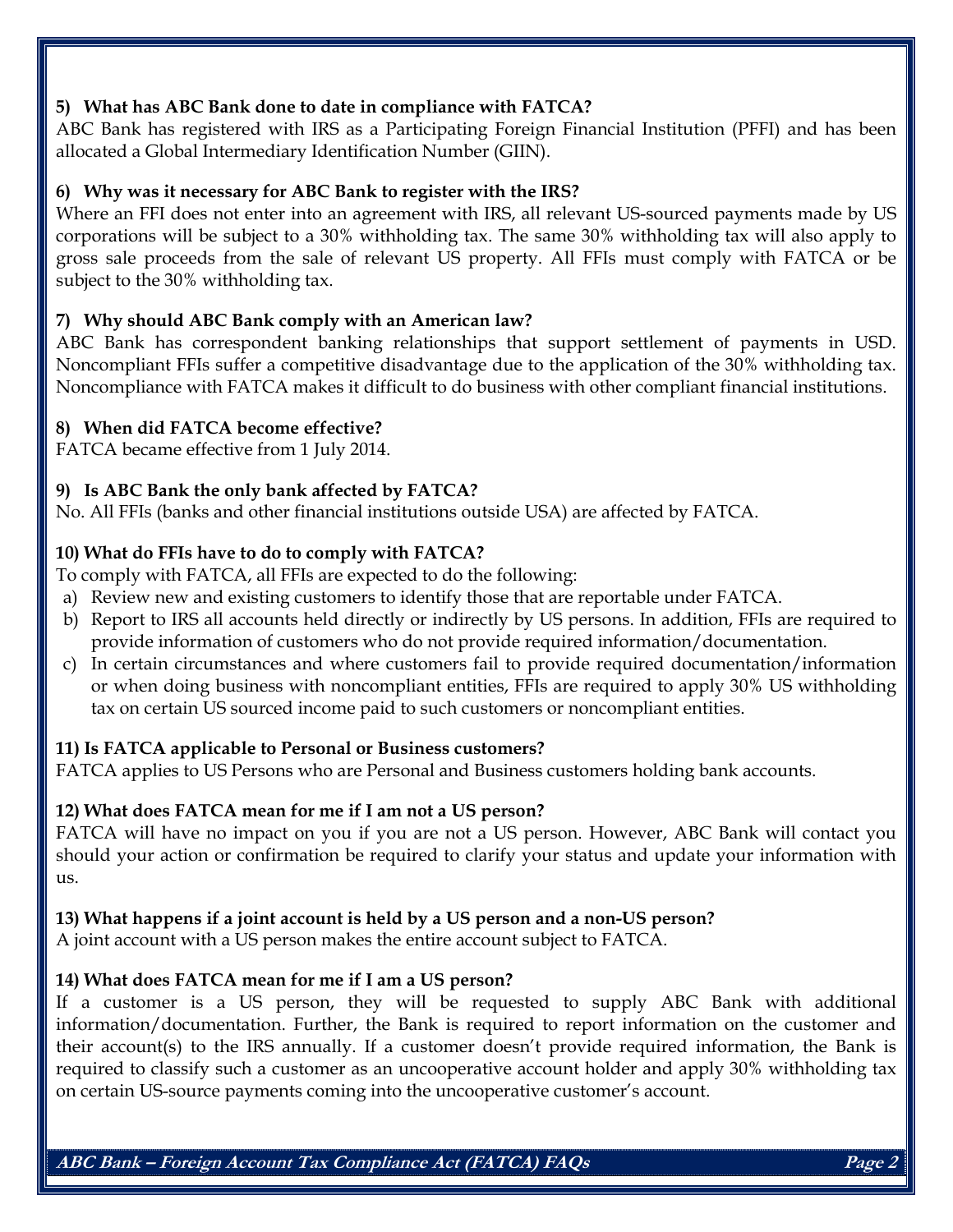#### 15) Will withholding tax under FATCA affect me if someone sends me money from the US?

If a recipient of a remittance from the US has not been classified as an uncooperative account holder, withholding tax will not apply. Additionally, money transfers into and income earned in favor of accounts of US persons may be subject to FATCA reporting and/or withholding tax requirements where applicable.

#### 16) If am a US person, how frequently wilI I have to provide information for FATCA purposes? Provide information as often as your account information changes. We may also contact you to obtain additional information so that we are able to update your account classification under FATCA.

Note: If your status changes from a non US Person to that of a US person and vice versa, you will be required to update the Bank with your most current status/details as and when the change occurs.

#### 17) What information will ABC Bank report to the IRS on accounts of US persons?

The information reported to the IRS will include: name, address, US Taxpayer Identification Number (TIN), account number, account balance/value. The information will be reported by  $31<sup>st</sup>$  March every year.

#### 18) Why has my other bank asked for different documentation from ABC Bank?

The way financial institutions collect information from their customers in order to confirm their FATCA status may vary. This may mean that you are asked for different documentation from different banks.

Note: ABC Bank cannot offer advice on your FATCA tax status or classification. If you need further support, please visit the IRS website or contact a professional tax advisor.

### 19) What information/documentation am I required to send to ABC Bank?

US persons will be required to complete certain forms (either Form W-8 or W-9) to provide information required by the IRS depending on their tax status.

| <b>SN</b>             | Link to the IRS Form     | Link to IRS Instructions                |
|-----------------------|--------------------------|-----------------------------------------|
| a)                    | IRS Form W-9             | <b>Instructions – IRS Form W-9</b>      |
| $\mathbf{b}^{\prime}$ | <b>IRS Form W-8BEN</b>   | <b>Instructions - IRS Form W-8BEN</b>   |
|                       | <b>IRS Form W-8BEN-E</b> | <b>Instructions – IRS Form W-8BEN-E</b> |

# 20) Will ABC Bank supply me with all the forms I need to complete?

If ABC Bank requires information from existing customers who are US persons, the Bank will send them the relevant forms or direct them to a website where the forms can be downloaded. For new customers who are US persons, the Bank will request for the information at the account opening stage.

# 21) When do I have to provide the requested information and/or documentation for FATCA?

Existing customers who are US persons should provide the requested documentation/information by the date contained in the communication sent by the Bank and at account opening for new US customers.

# 22) What will ABC Bank do if I do not provide the information required under FATCA?

ABC Bank is committed to be fully compliant with FATCA. We are required to report information about customers who do not provide the required documentation to the IRS as uncooperative account holders.